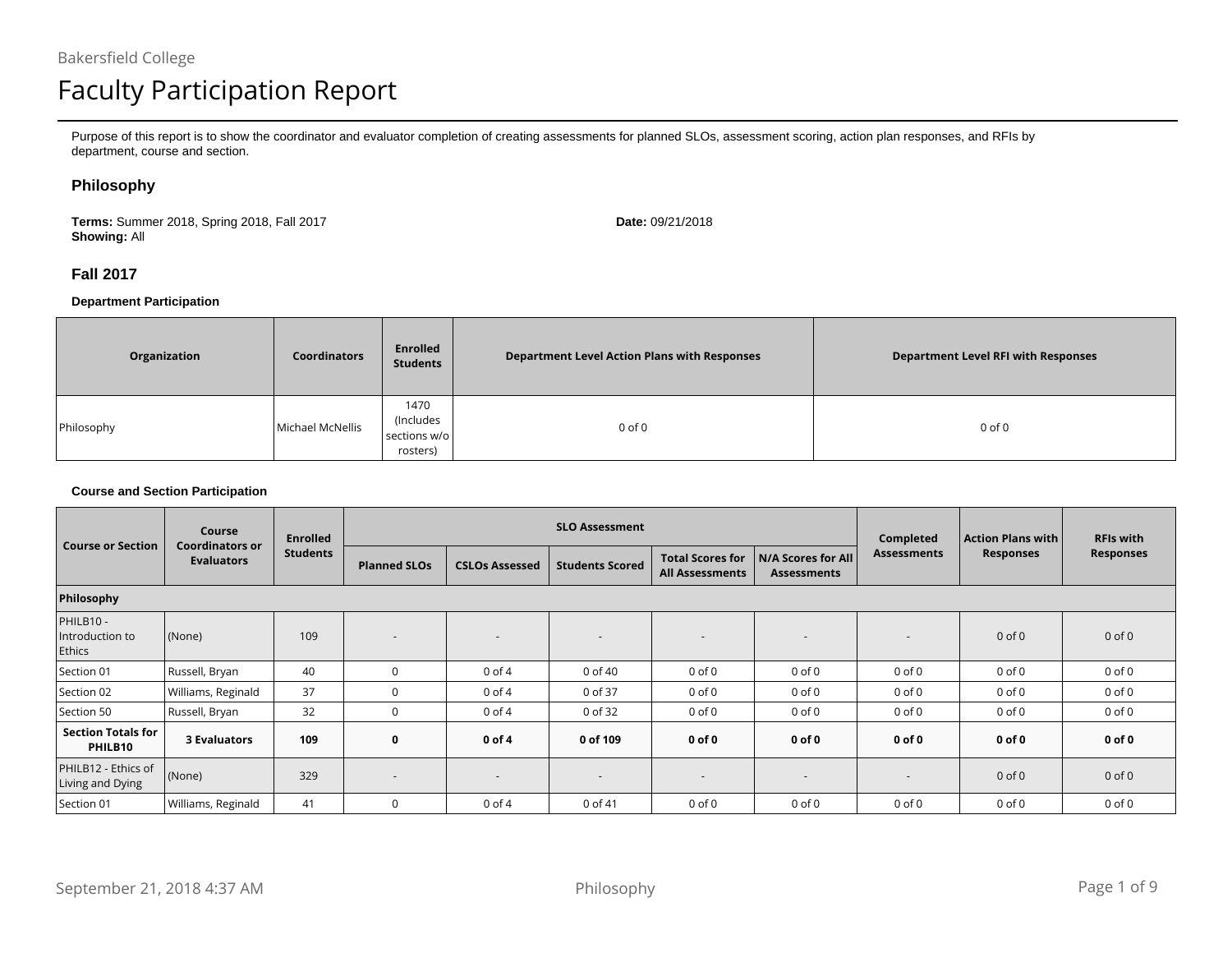|                                                            | Course<br><b>Coordinators or</b> | <b>Enrolled</b>                              |                     |                          | <b>SLO Assessment</b>  |                                                   | Completed                                       | <b>Action Plans with</b> | <b>RFIs with</b> |                  |
|------------------------------------------------------------|----------------------------------|----------------------------------------------|---------------------|--------------------------|------------------------|---------------------------------------------------|-------------------------------------------------|--------------------------|------------------|------------------|
| <b>Course or Section</b>                                   | <b>Evaluators</b>                | <b>Students</b>                              | <b>Planned SLOs</b> | <b>CSLOs Assessed</b>    | <b>Students Scored</b> | <b>Total Scores for</b><br><b>All Assessments</b> | <b>N/A Scores for All</b><br><b>Assessments</b> | <b>Assessments</b>       | <b>Responses</b> | <b>Responses</b> |
| Section 02                                                 | Williams, Reginald               | 41                                           | $\mathsf 0$         | $0$ of $4$               | 0 of 41                | $0$ of $0$                                        | $0$ of $0$                                      | $0$ of $0$               | $0$ of $0$       | $0$ of $0$       |
| Section 03                                                 | Williams, Reginald               | 37                                           | $\mathsf 0$         | $0$ of $4$               | 0 of 37                | $0$ of $0$                                        | $0$ of $0$                                      | $0$ of $0$               | $0$ of $0$       | $0$ of $0$       |
| Section 04                                                 | Williams, Reginald               | 40                                           | $\mathsf{O}\xspace$ | $0$ of $4$               | 0 of 40                | $0$ of $0$                                        | $0$ of $0$                                      | $0$ of $0$               | $0$ of $0$       | $0$ of $0$       |
| Section 05                                                 | Collins, Anna                    | 40                                           | $\mathsf 0$         | $1$ of $4$               | 0 of 40                | 0 of 40                                           | 0 of 40                                         | $0$ of $1$               | $0$ of $0$       | $0$ of $0$       |
| Section 06                                                 | Collins, Anna                    | 39                                           | $\mathsf 0$         | $0$ of $4$               | 0 of 39                | $0$ of $0$                                        | $0$ of $0$                                      | $0$ of $0$               | $0$ of $0$       | $0$ of $0$       |
| Section 07                                                 | Collins, Anna                    | 41                                           | $\mathsf 0$         | $0$ of $4$               | 0 of 41                | $0$ of $0$                                        | $0$ of $0$                                      | $0$ of $0$               | $0$ of $0$       | $0$ of $0$       |
| Section 50                                                 | Williams, Reginald               | 37                                           | $\mathbf 0$         | $0$ of $4$               | 0 of 37                | $0$ of $0$                                        | $0$ of $0$                                      | $0$ of $0$               | $0$ of $0$       | $0$ of $0$       |
| Section 51                                                 | Cantu, Gerald                    | 13                                           | $\mathbf 0$         | $0$ of $4$               | 0 of 13                | $0$ of $0$                                        | $0$ of $0$                                      | $0$ of $0$               | $0$ of $0$       | $0$ of $0$       |
| <b>Section Totals for</b><br>PHILB12                       | 9 Evaluators                     | 329                                          | $\bf{0}$            | 1 of 4                   | 0 of 329               | 0 of 40                                           | 0 of 40                                         | $0$ of 1                 | $0$ of $0$       | $0$ of $0$       |
| PHILB18 - History of<br>Ancient Philosophy                 | (None)                           | 24                                           |                     | $\overline{\phantom{a}}$ |                        |                                                   |                                                 | $\overline{\phantom{a}}$ | $0$ of $0$       | $0$ of $0$       |
| Section 01                                                 | LeGrant, Peter                   | 24                                           | $\mathsf 0$         | $0$ of $5$               | 0 of 24                | $0$ of $0$                                        | $0$ of $0$                                      | $0$ of $0$               | $0$ of $0$       | $0$ of $0$       |
| <b>Section Totals for</b><br>PHILB18                       | 1 Evaluator                      | 24                                           | 0                   | 0 of 5                   | 0 of 24                | $0$ of $0$                                        | $0$ of $0$                                      | $0$ of $0$               | $0$ of $0$       | $0$ of $0$       |
| PHILB37 -<br>Introduction to the<br><b>World Religions</b> | (None)                           | 67                                           |                     |                          |                        |                                                   |                                                 |                          | $0$ of $0$       | $0$ of $0$       |
| Section 01                                                 | McNellis, Michael                | 38                                           | $\mathsf 0$         | 1 of 5                   | 0 of 38                | 0 of 38                                           | 0 of 38                                         | $0$ of $1$               | $0$ of $0$       | $0$ of $0$       |
| Section I01                                                | Cantu, Gerald                    | 29                                           | $\mathsf 0$         | $0$ of $5$               | 0 of 29                | $0$ of $0$                                        | $0$ of $0$                                      | $0$ of $0$               | $0$ of $0$       | $0$ of $0$       |
| <b>Section Totals for</b><br>PHILB37                       | 2 Evaluators                     | 67                                           | $\bf{0}$            | 1 of 5                   | 0 of 67                | 0 of 38                                           | 0 of 38                                         | 0 of 1                   | $0$ of $0$       | $0$ of $0$       |
| PHILB6A -<br>Introduction to<br>Philosophy                 | (None)                           | 128<br>(Includes<br>sections w/o<br>rosters) |                     |                          |                        |                                                   |                                                 |                          | $0$ of $0$       | $0$ of $0$       |
| Section 01                                                 | Collins, Anna                    | 39                                           | $\mathsf 0$         | $0$ of $3$               | 0 of 39                | $0$ of $0$                                        | $0$ of $0$                                      | $0$ of $0$               | $0$ of $0$       | $0$ of $0$       |
| Section 02                                                 | (None)                           | Section w/o<br>roster                        | $\mathsf 0$         | $0$ of $3$               | $\mathbf 0$            | $\mathbf 0$                                       | $\mathbf 0$                                     | $0$ of $0$               | $0$ of $0$       | $0$ of $0$       |
| Section 03                                                 | Silva, Tanya                     | 30                                           | $\mathsf{O}\xspace$ | $0$ of $3$               | 0 of 30                | $0$ of $0$                                        | $0$ of $0$                                      | $0$ of $0$               | $0$ of $0$       | $0$ of $0$       |
| Section 50                                                 | Silva, Tanya                     | 23                                           | $\mathsf{O}\xspace$ | $0$ of $3$               | 0 of 23                | $0$ of $0$                                        | $0$ of $0$                                      | $0$ of $0$               | $0$ of $0$       | $0$ of $0$       |
| Section 90                                                 | LeGrant, Peter                   | 36                                           | $\mathsf 0$         | $0$ of $3$               | 0 of 36                | $0$ of $0$                                        | $0$ of $0$                                      | $0$ of $0$               | $0$ of $0$       | $0$ of $0$       |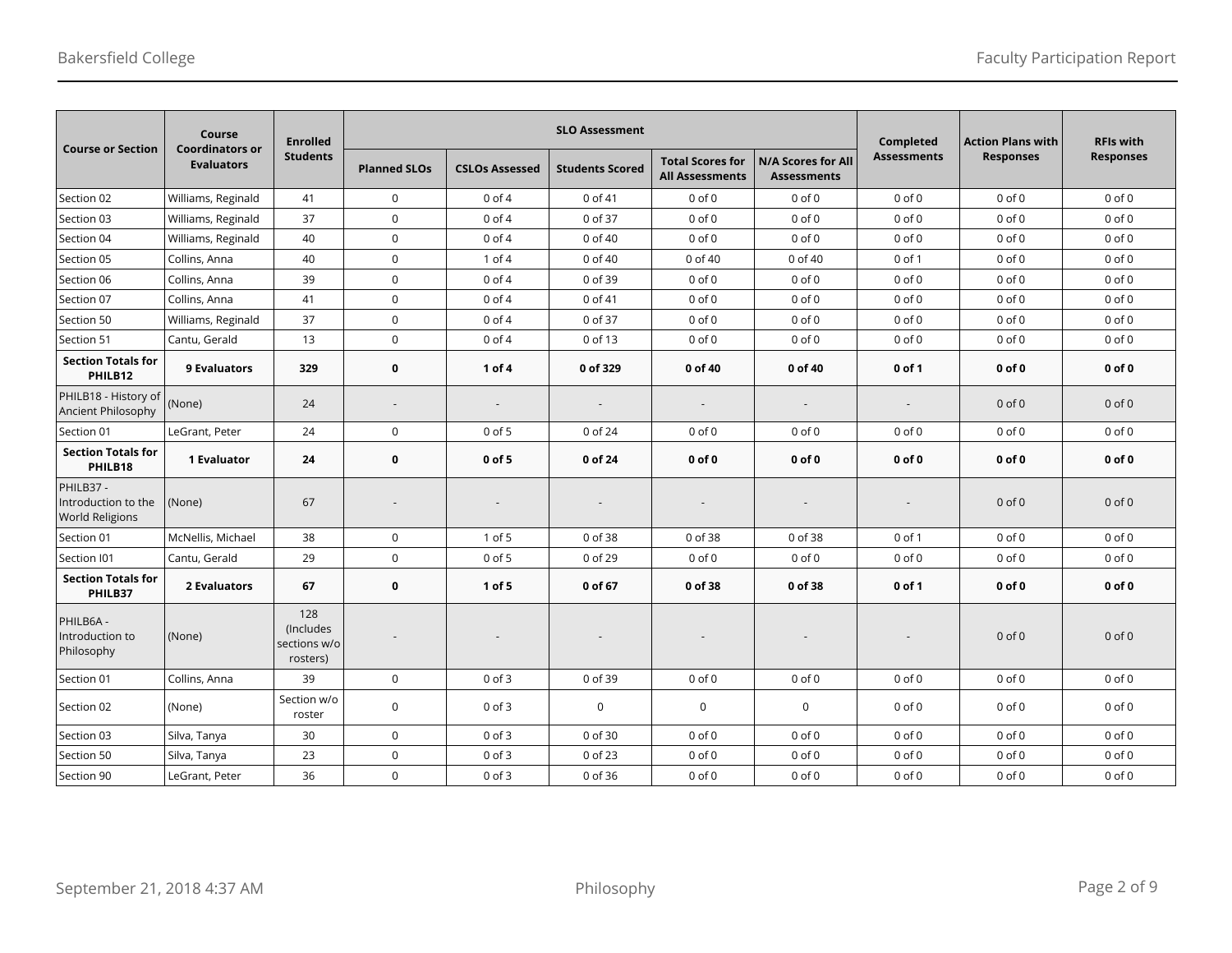| <b>Course or Section</b>                                     | Course<br><b>Coordinators or</b> | <b>Enrolled</b>                                  |                     |                       | <b>SLO Assessment</b>  |                                                   |                                          | Completed          | <b>Action Plans with</b> | <b>RFIs with</b> |
|--------------------------------------------------------------|----------------------------------|--------------------------------------------------|---------------------|-----------------------|------------------------|---------------------------------------------------|------------------------------------------|--------------------|--------------------------|------------------|
|                                                              | <b>Evaluators</b>                | <b>Students</b>                                  | <b>Planned SLOs</b> | <b>CSLOs Assessed</b> | <b>Students Scored</b> | <b>Total Scores for</b><br><b>All Assessments</b> | N/A Scores for All<br><b>Assessments</b> | <b>Assessments</b> | <b>Responses</b>         | <b>Responses</b> |
| <b>Section Totals for</b><br>PHILB6A                         | <b>4 Evaluators</b>              | 128<br>(Includes)<br>sections<br>w/o<br>rosters) | $\bf{0}$            | 0 of 3                | $\mathbf 0$            | 0                                                 | $\mathbf 0$                              | $0$ of $0$         | $0$ of $0$               | $0$ of $0$       |
| PHILB7 -<br>Introduction to<br>Logic                         | (None)                           | 702                                              |                     |                       |                        |                                                   |                                          |                    | $0$ of $0$               | $0$ of $0$       |
| Section 01                                                   | Moya, Kendall                    | 40                                               | $\mathsf{O}\xspace$ | $0$ of $4$            | 0 of 40                | $0$ of $0$                                        | $0$ of $0$                               | $0$ of $0$         | $0$ of $0$               | $0$ of $0$       |
| Section 02                                                   | Russell, Bryan                   | 38                                               | $\mathbf 0$         | $0$ of $4$            | 0 of 38                | $0$ of $0$                                        | $0$ of $0$                               | $0$ of $0$         | $0$ of $0$               | $0$ of $0$       |
| Section 03                                                   | Moya, Kendall                    | 75                                               | $\mathsf{O}\xspace$ | $0$ of $4$            | 0 of 75                | $0$ of $0$                                        | $0$ of $0$                               | $0$ of $0$         | $0$ of $0$               | $0$ of $0$       |
| Section 04                                                   | LeGrant, Peter                   | 35                                               | $\mathbf 0$         | $0$ of $4$            | 0 of 35                | $0$ of $0$                                        | $0$ of $0$                               | $0$ of $0$         | $0$ of $0$               | $0$ of $0$       |
| Section 05                                                   | Williams, Reginald               | 38                                               | $\mathsf{O}\xspace$ | $0$ of $4$            | 0 of 38                | $0$ of $0$                                        | $0$ of $0$                               | $0$ of $0$         | $0$ of $0$               | $0$ of $0$       |
| Section 06                                                   | McNellis, Michael                | 83                                               | $\mathbf 0$         | $0$ of $4$            | 0 of 83                | $0$ of $0$                                        | $0$ of $0$                               | $0$ of $0$         | $0$ of $0$               | $0$ of $0$       |
| Section 07                                                   | Silva, Tanya                     | 23                                               | $\mathsf{O}\xspace$ | $0$ of $4$            | 0 of 23                | $0$ of $0$                                        | $0$ of $0$                               | $0$ of $0$         | $0$ of $0$               | $0$ of $0$       |
| Section 08                                                   | Moya, Kendall                    | 26                                               | $\mathsf{O}\xspace$ | $0$ of $4$            | 0 of 26                | $0$ of $0$                                        | $0$ of $0$                               | $0$ of $0$         | $0$ of $0$               | $0$ of $0$       |
| Section 09                                                   | Silva, Tanya                     | 30                                               | $\mathsf{O}\xspace$ | $0$ of $4$            | 0 of 30                | $0$ of $0$                                        | $0$ of $0$                               | $0$ of $0$         | $0$ of $0$               | $0$ of $0$       |
| Section 50                                                   | Collins, Anna                    | 38                                               | $\mathbf 0$         | $0$ of $4$            | 0 of 38                | $0$ of $0$                                        | $0$ of $0$                               | $0$ of $0$         | $0$ of $0$               | $0$ of $0$       |
| Section 51                                                   | Collins, Anna                    | 34                                               | $\mathbf 0$         | $0$ of $4$            | 0 of 34                | $0$ of $0$                                        | $0$ of $0$                               | $0$ of $0$         | $0$ of $0$               | $0$ of $0$       |
| Section 52                                                   | Russell, Bryan                   | 29                                               | $\mathsf{O}\xspace$ | $0$ of $4$            | 0 of 29                | $0$ of $0$                                        | $0$ of $0$                               | $0$ of $0$         | $0$ of $0$               | $0$ of $0$       |
| Section 53                                                   | Silva, Tanya                     | 28                                               | $\mathsf{O}\xspace$ | $0$ of $4$            | 0 of 28                | $0$ of $0$                                        | $0$ of $0$                               | $0$ of $0$         | $0$ of $0$               | $0$ of $0$       |
| Section 60                                                   | McNellis, Michael                | 85                                               | $\mathsf{O}\xspace$ | $0$ of $4$            | 0 of 85                | $0$ of $0$                                        | $0$ of $0$                               | $0$ of $0$         | $0$ of $0$               | $0$ of $0$       |
| Section 61                                                   | McNellis, Michael                | 42                                               | $\mathsf{O}\xspace$ | $0$ of $4$            | 0 of 42                | $0$ of $0$                                        | $0$ of $0$                               | $0$ of $0$         | $0$ of $0$               | $0$ of $0$       |
| Section 90                                                   | LeGrant, Peter                   | 26                                               | $\mathsf{O}\xspace$ | $0$ of $4$            | 0 of 26                | $0$ of $0$                                        | $0$ of $0$                               | $0$ of $0$         | $0$ of $0$               | $0$ of $0$       |
| Section 91                                                   | LeGrant, Peter                   | 32                                               | $\mathbf 0$         | $0$ of $4$            | 0 of 32                | $0$ of $0$                                        | $0$ of $0$                               | $0$ of $0$         | $0$ of $0$               | $0$ of $0$       |
| <b>Section Totals for</b><br>PHILB7                          | <b>17 Evaluators</b>             | 702                                              | $\mathbf 0$         | $0$ of $4$            | 0 of 702               | $0$ of $0$                                        | $0$ of $0$                               | $0$ of $0$         | $0$ of $0$               | $0$ of $0$       |
| PHILB9 - Critical<br>Thinking and<br>Advanced<br>Composition | (None)                           | 111                                              |                     |                       |                        |                                                   |                                          |                    | $0$ of $0$               | $0$ of $0$       |
| Section 01                                                   | Williams, Reginald               | 19                                               | $\mathsf{O}\xspace$ | $0$ of $6$            | 0 of 19                | $0$ of $0$                                        | $0$ of $0$                               | $0$ of $0$         | $0$ of $0$               | $0$ of $0$       |
| Section 02                                                   | Moya, Kendall                    | 21                                               | $\mathsf{O}\xspace$ | $0$ of $6$            | 0 of 21                | $0$ of $0$                                        | $0$ of $0$                               | $0$ of $0$         | $0$ of $0$               | $0$ of $0$       |
| Section 03                                                   | Collins, Anna                    | 19                                               | $\mathbf 0$         | $0$ of $6$            | 0 of 19                | $0$ of $0$                                        | $0$ of $0$                               | $0$ of $0$         | $0$ of $0$               | $0$ of $0$       |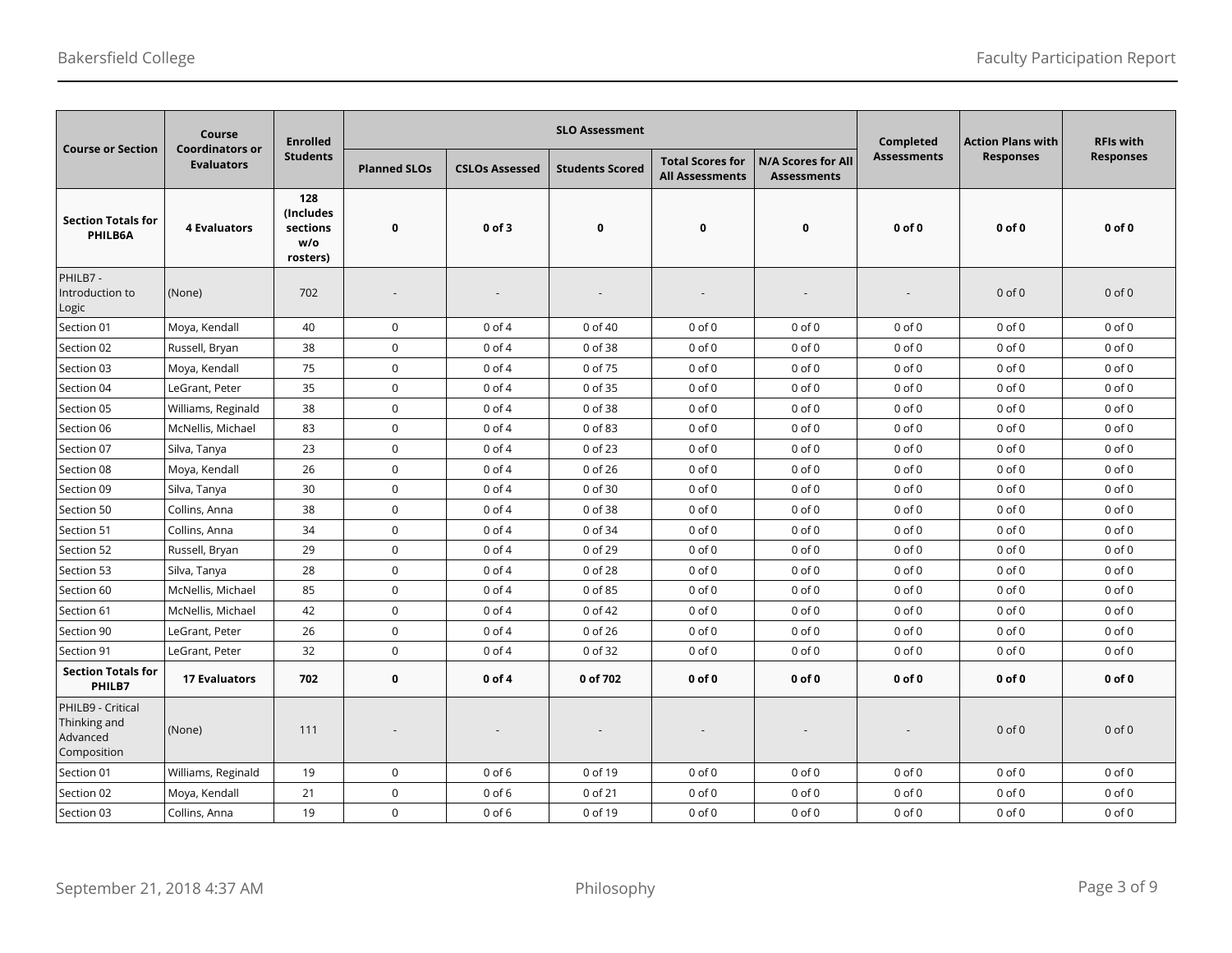| <b>Course or Section</b>            | Course<br><b>Coordinators or</b><br><b>Evaluators</b> | <b>Enrolled</b><br>Students |                     |                       | <b>SLO Assessment</b>  |                                                   | Completed                                | <b>Action Plans with</b> | <b>RFIs with</b> |                  |
|-------------------------------------|-------------------------------------------------------|-----------------------------|---------------------|-----------------------|------------------------|---------------------------------------------------|------------------------------------------|--------------------------|------------------|------------------|
|                                     |                                                       |                             | <b>Planned SLOs</b> | <b>CSLOs Assessed</b> | <b>Students Scored</b> | <b>Total Scores for</b><br><b>All Assessments</b> | N/A Scores for All<br><b>Assessments</b> | <b>Assessments</b>       | <b>Responses</b> | <b>Responses</b> |
| Section 05                          | Moya, Kendall                                         | 25                          |                     | $0$ of $6$            | 0 of 25                | $0$ of $0$                                        | $0$ of $0$                               | $0$ of $0$               | $0$ of $0$       | $0$ of $0$       |
| Section 06                          | Russell, Bryan                                        | 27                          |                     | of 6                  | 27 of 27               | 27 of 27                                          | 0 of 27                                  | 1 of 1                   | $0$ of $0$       | $0$ of $0$       |
| <b>Section Totals for</b><br>PHILB9 | <b>5 Evaluators</b>                                   | 111                         | 0                   | $1$ of 6              | 27 of 111              | 27 of 27                                          | 0 of 27                                  | 1 of 1                   | $0$ of $0$       | $0$ of $0$       |

# **Spring 2018**

#### **Department Participation**

| Organization | <b>Coordinators</b> | Enrolled<br><b>Students</b>                   | <b>Department Level Action Plans with Responses</b> | <b>Department Level RFI with Responses</b> |
|--------------|---------------------|-----------------------------------------------|-----------------------------------------------------|--------------------------------------------|
| Philosophy   | Michael McNellis    | 1542<br>(Includes<br>sections w/o<br>rosters) | $0$ of $0$                                          | $0$ of $0$                                 |

#### **Course and Section Participation**

| <b>Course or Section</b>               | Course<br><b>Coordinators or</b><br><b>Evaluators</b> | <b>Enrolled</b> |                     |                       | <b>SLO Assessment</b>  |                                                   | Completed                                | <b>Action Plans with  </b> | <b>RFIs with</b> |                  |
|----------------------------------------|-------------------------------------------------------|-----------------|---------------------|-----------------------|------------------------|---------------------------------------------------|------------------------------------------|----------------------------|------------------|------------------|
|                                        |                                                       | <b>Students</b> | <b>Planned SLOs</b> | <b>CSLOs Assessed</b> | <b>Students Scored</b> | <b>Total Scores for</b><br><b>All Assessments</b> | N/A Scores for All<br><b>Assessments</b> | <b>Assessments</b>         | <b>Responses</b> | <b>Responses</b> |
| Philosophy                             |                                                       |                 |                     |                       |                        |                                                   |                                          |                            |                  |                  |
| PHILB10 -<br>Introduction to<br>Ethics | (None)                                                | 73              | $\sim$              | $\overline{a}$        | $\sim$                 | $\overline{a}$                                    | $\overline{\phantom{a}}$                 |                            | $0$ of $0$       | $0$ of $0$       |
| Section 1                              | LeGrant, Peter                                        | 38              |                     | $1$ of $4$            | 38 of 38               | 38 of 38                                          | 0 of 38                                  | $1$ of $\cdot$             | $0$ of $0$       | $0$ of $0$       |
| Section 2                              | LeGrant, Peter                                        | 33              |                     | $1$ of $4$            | 33 of 33               | 33 of 33                                          | 0 of 33                                  | 1 of 1                     | $0$ of $0$       | $0$ of $0$       |
| Section 3                              | Lanier, Jacob                                         |                 |                     | $0$ of $4$            | $0$ of $2$             | $0$ of $0$                                        | $0$ of $0$                               | $0$ of $0$                 | $0$ of $0$       | $0$ of $0$       |

\*Unable to Calculate the number of students scored in sections with a mix of collective and per student scores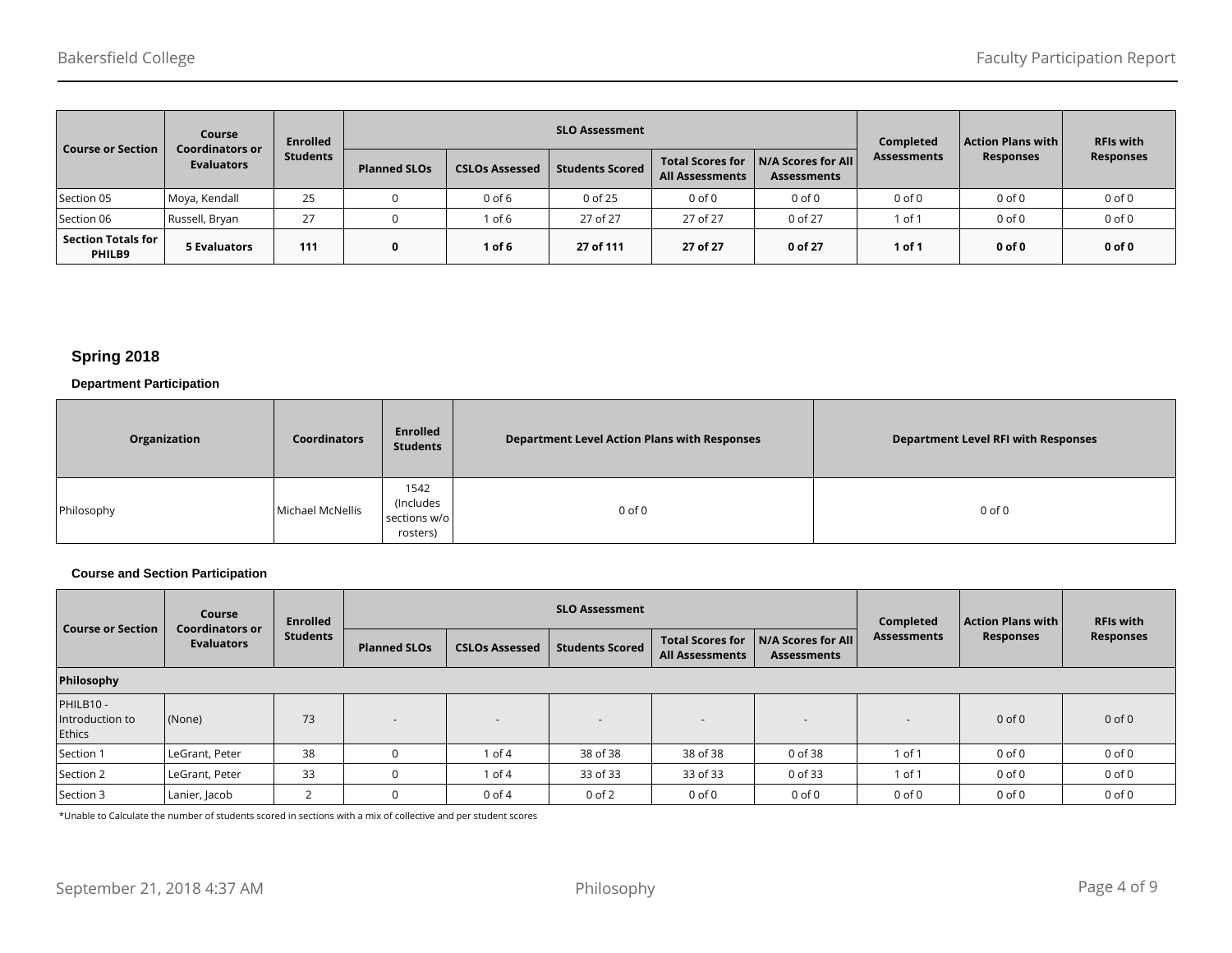| <b>Course or Section</b>                                  | Course<br><b>Coordinators or</b>  | <b>Enrolled</b> |                          |                          | <b>SLO Assessment</b>    |                                                   | Completed                                       | <b>Action Plans with</b> | <b>RFIs with</b><br><b>Responses</b> |            |
|-----------------------------------------------------------|-----------------------------------|-----------------|--------------------------|--------------------------|--------------------------|---------------------------------------------------|-------------------------------------------------|--------------------------|--------------------------------------|------------|
|                                                           | <b>Evaluators</b>                 | <b>Students</b> | <b>Planned SLOs</b>      | <b>CSLOs Assessed</b>    | <b>Students Scored</b>   | <b>Total Scores for</b><br><b>All Assessments</b> | <b>N/A Scores for All</b><br><b>Assessments</b> | <b>Assessments</b>       | <b>Responses</b>                     |            |
| <b>Section Totals for</b><br>PHILB10                      | <b>3 Evaluators</b>               | 73              | $\bf{0}$                 | 1 of 4                   | $\star$                  | $\star$                                           | $\star$                                         | 2 of 2                   | $0$ of $0$                           | $0$ of $0$ |
| PHILB12 - Ethics of<br>Living and Dying                   | (None)                            | 335             | $\overline{\phantom{a}}$ | $\overline{\phantom{a}}$ | $\overline{\phantom{a}}$ | $\sim$                                            |                                                 | $\sim$                   | $0$ of $0$                           | $0$ of $0$ |
| Section 1                                                 | Williams, Reginald                | 42              | $\mathbf 0$              | $1$ of $4$               | 42 of 42                 | 42 of 42                                          | 0 of 42                                         | $1$ of $1$               | $0$ of $0$                           | $0$ of $0$ |
| Section 10                                                | Langham, Susanne                  | 37              | $\mathbf 0$              | $0$ of $4$               | 0 of 37                  | $0$ of $0$                                        | $0$ of $0$                                      | $0$ of $0$               | $0$ of $0$                           | $0$ of $0$ |
| Section 11                                                | Langham, Susanne                  | 5               | $\mathbf 0$              | $0$ of $4$               | $0$ of $5$               | $0$ of $0$                                        | $0$ of $0$                                      | $0$ of $0$               | $0$ of $0$                           | $0$ of $0$ |
| Section 2                                                 | Williams, Reginald                | 41              | $\mathsf 0$              | $1$ of $4$               | 41 of 41                 | 41 of 41                                          | 0 of 41                                         | 1 of 1                   | $0$ of $0$                           | $0$ of $0$ |
| Section 3                                                 | Collins, Anna                     | 34              | $\mathsf 0$              | $1$ of $4$               | 34 of 34                 | 34 of 34                                          | 0 of 34                                         | 1 of 1                   | $0$ of $0$                           | $0$ of $0$ |
| Section 5                                                 | Silva, Tanya                      | 30              | $\mathsf 0$              | $1$ of $4$               | 30 of 30                 | 30 of 30                                          | 0 of 30                                         | 1 of 1                   | $0$ of $0$                           | $0$ of $0$ |
| Section 50                                                | Williams, Reginald                | 37              | $\mathsf 0$              | $1$ of $4$               | 37 of 37                 | 37 of 37                                          | 0 of 37                                         | 1 of 1                   | $0$ of $0$                           | $0$ of $0$ |
| Section 6                                                 | Collins, Anna                     | 39              | $\mathsf 0$              | $1$ of $4$               | 39 of 39                 | 39 of 39                                          | 0 of 39                                         | 1 of 1                   | $0$ of $0$                           | $0$ of $0$ |
| Section 7                                                 | Collins, Anna                     | 37              | $\mathsf 0$              | 1 of 4                   | 37 of 37                 | 37 of 37                                          | 0 of 37                                         | 1 of 1                   | $0$ of $0$                           | $0$ of $0$ |
| Section 9                                                 | Collins, Anna                     | 33              | $\mathsf 0$              | $1$ of $4$               | 33 of 33                 | 33 of 33                                          | 0 of 33                                         | 1 of 1                   | $0$ of $0$                           | $0$ of $0$ |
| <b>Section Totals for</b><br>PHILB12                      | <b>10 Evaluators</b>              | 335             | $\bf{0}$                 | 1 of 4                   | $\star$                  | $\star$                                           | $\star$                                         | 8 of 8                   | $0$ of $0$                           | $0$ of $0$ |
| PHILB18 - History of<br>Ancient Philosophy                | (None)                            | $\mathbf{0}$    |                          | $\overline{a}$           | $\overline{a}$           | $\sim$                                            |                                                 | $\overline{a}$           | $0$ of $0$                           | $0$ of $0$ |
| PHILB37-<br>Introduction to the<br><b>World Religions</b> | (None)                            | 62              |                          |                          |                          |                                                   |                                                 |                          | $0$ of $0$                           | $0$ of $0$ |
| Section 1                                                 | McNellis, Michael                 | 37              | $\mathsf 0$              | 1 of 5                   | $\star$                  | $^\star$                                          | $\star$                                         | $1$ of $2$               | $0$ of $0$                           | $0$ of $0$ |
| Section I01                                               | Cantu, Gerald                     | 25              | $\mathbf 0$              | $0$ of 5                 | 0 of 25                  | $0$ of $0$                                        | $0$ of $0$                                      | $0$ of $0$               | $0$ of $0$                           | $0$ of $0$ |
| <b>Section Totals for</b><br>PHILB37                      | <b>2 Evaluators</b>               | 62              | $\mathbf 0$              | $1$ of 5                 | $\star$                  | $\star$                                           | $\star$                                         | 1 of 2                   | $0$ of $0$                           | $0$ of $0$ |
| PHILB6A -<br>Introduction to<br>Philosophy                | (None)                            | 161             |                          | $\overline{a}$           |                          |                                                   |                                                 |                          | $0$ of $0$                           | $0$ of $0$ |
| Section 1                                                 | LeGrant, Peter                    | 36              | $\mathbf 0$              | $1$ of $3$               | 36 of 36                 | 36 of 36                                          | 0 of 36                                         | 1 of 1                   | $0$ of $0$                           | $0$ of $0$ |
| Section 2                                                 | Russell, Bryan                    | 30              | $\mathsf 0$              | $1$ of $3$               | 29 of 30                 | 29 of 30                                          | 1 of 30                                         | 1 of 1                   | $0$ of $0$                           | $0$ of $0$ |
| Section 3                                                 | Silva, Tanya                      | 28              | $\mathsf 0$              | $1$ of $3$               | 28 of 28                 | 28 of 28                                          | 0 of 28                                         | 1 of 1                   | $0$ of $0$                           | $0$ of $0$ |
| Section 50                                                | Russell, Bryan                    | 30              | $\mathsf 0$              | $1$ of $3$               | 27 of 30                 | 27 of 30                                          | 3 of 30                                         | 1 of 1                   | $0$ of $0$                           | $0$ of $0$ |
| Section 52                                                | Lanier, Jacob<br>Langham, Susanne | 12              | $\mathsf 0$              | $0$ of $3$               | 0 of 12                  | $0$ of $0$                                        | $0$ of $0$                                      | $0$ of $0$               | $0$ of $0$                           | $0$ of $0$ |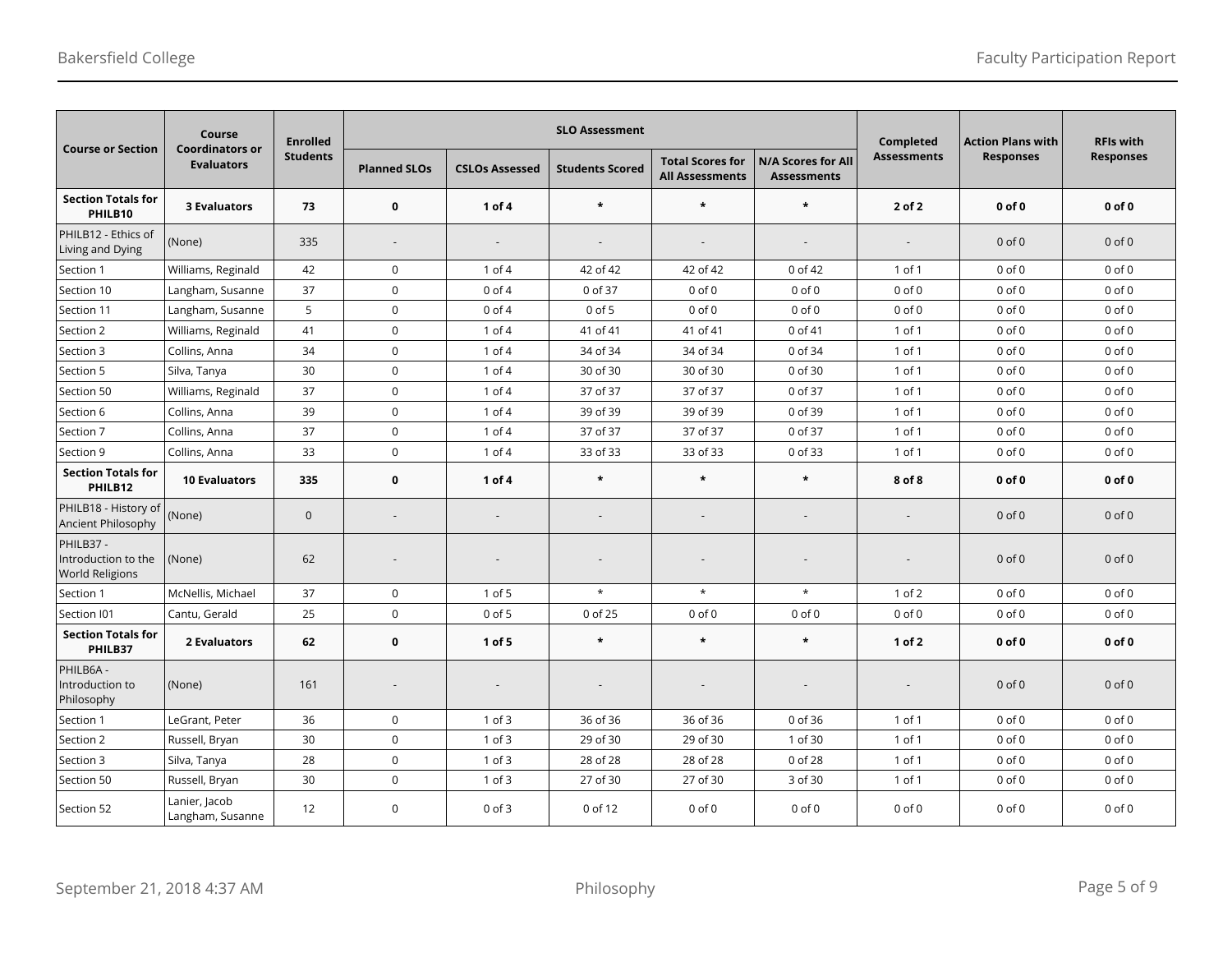|                                      | Course                                      | <b>Enrolled</b>                                 |                     |                       | <b>SLO Assessment</b>  |                                                   | Completed                                       | <b>Action Plans with</b> | <b>RFIs with</b> |                  |
|--------------------------------------|---------------------------------------------|-------------------------------------------------|---------------------|-----------------------|------------------------|---------------------------------------------------|-------------------------------------------------|--------------------------|------------------|------------------|
| <b>Course or Section</b>             | <b>Coordinators or</b><br><b>Evaluators</b> | <b>Students</b>                                 | <b>Planned SLOs</b> | <b>CSLOs Assessed</b> | <b>Students Scored</b> | <b>Total Scores for</b><br><b>All Assessments</b> | <b>N/A Scores for All</b><br><b>Assessments</b> | <b>Assessments</b>       | <b>Responses</b> | <b>Responses</b> |
| Section 60                           | Silva, Tanya                                | 25                                              | $\mathbf 0$         | $1$ of $3$            | 25 of 25               | 25 of 25                                          | 0 of 25                                         | 1 of 1                   | $0$ of $0$       | $0$ of $0$       |
| <b>Section Totals for</b><br>PHILB6A | <b>7 Evaluators</b>                         | 161                                             | $\mathbf 0$         | $1$ of $3$            | $\star$                | $\star$                                           | $\star$                                         | 5 of 5                   | $0$ of $0$       | $0$ of $0$       |
| PHILB7-<br>Introduction to<br>Logic  | (None)                                      | 778<br>(Includes<br>sections w/o<br>rosters)    |                     |                       |                        |                                                   |                                                 |                          | $0$ of $0$       | $0$ of $0$       |
| Section 1                            | Moya, Kendall                               | 32                                              | $\mathbf 0$         | $1$ of $4$            | 30 of 32               | 30 of 32                                          | 2 of 32                                         | 1 of 1                   | $0$ of $0$       | $0$ of $0$       |
| Section 2                            | Williams, Reginald                          | 36                                              | $\mathbf 0$         | $1$ of $4$            | 36 of 36               | 36 of 36                                          | 0 of 36                                         | $1$ of $1$               | $0$ of $0$       | $0$ of $0$       |
| Section 3                            | Collins, Anna                               | 39                                              | $\mathbf 0$         | $1$ of $4$            | 39 of 39               | 39 of 39                                          | 0 of 39                                         | 1 of 1                   | $0$ of $0$       | $0$ of $0$       |
| Section 4                            | Moya, Kendall                               | 74                                              | $\mathbf 0$         | $1$ of $4$            | 74 of 74               | 74 of 74                                          | 0 of 74                                         | 1 of 1                   | $0$ of $0$       | $0$ of $0$       |
| Section 5                            | LeGrant, Peter                              | 35                                              | $\mathbf 0$         | $1$ of $4$            | 35 of 35               | 35 of 35                                          | 0 of 35                                         | 1 of 1                   | $0$ of $0$       | $0$ of $0$       |
| Section 50                           | Collins, Anna                               | 39                                              | $\mathbf 0$         | $1$ of $4$            | 39 of 39               | 39 of 39                                          | 0 of 39                                         | 1 of 1                   | $0$ of $0$       | $0$ of $0$       |
| Section 51                           | Collins, Anna                               | 33                                              | $\mathbf 0$         | $1$ of $4$            | 33 of 33               | 33 of 33                                          | 0 of 33                                         | $1$ of $1$               | $0$ of $0$       | $0$ of $0$       |
| Section 52                           | (None)                                      | Section w/o<br>roster                           | $\mathbf 0$         | $0$ of $4$            | $\mathbf 0$            | $\mathbf 0$                                       | $\mathbf 0$                                     | $0$ of $0$               | $0$ of $0$       | $0$ of $0$       |
| Section 53                           | LeGrant. Peter                              | 25                                              | $\mathbf 0$         | $1$ of $4$            | 25 of 25               | 25 of 25                                          | 0 of 25                                         | $1$ of $1$               | $0$ of $0$       | $0$ of $0$       |
| Section 54                           | Langham, Susanne                            | 36                                              | $\mathbf 0$         | $0$ of $4$            | 0 of 36                | $0$ of $0$                                        | $0$ of $0$                                      | $0$ of $0$               | $0$ of $0$       | $0$ of $0$       |
| Section 6                            | Williams, Reginald                          | 39                                              | $\mathbf 0$         | 1 of 4                | 39 of 39               | 39 of 39                                          | 0 of 39                                         | 1 of 1                   | $0$ of $0$       | $0$ of $0$       |
| Section 60                           | McNellis, Michael                           | 73                                              | $\mathbf 0$         | $1$ of $4$            | 73 of 73               | 73 of 73                                          | 0 of 73                                         | $1$ of $1$               | $0$ of $0$       | $0$ of $0$       |
| Section 61                           | McNellis, Michael                           | 31                                              | $\mathbf 0$         | 1 of 4                | $\star$                | $\star$                                           | $\star$                                         | $1$ of $2$               | $0$ of $0$       | $0$ of $0$       |
| Section 62                           | Silva, Tanya                                | 25                                              | $\mathbf 0$         | $1$ of $4$            | 25 of 25               | 25 of 25                                          | 0 of 25                                         | 1 of 1                   | $0$ of $0$       | $0$ of $0$       |
| Section 63                           | McNellis, Michael                           | 48                                              | $\mathbf 0$         | $1$ of $4$            | 48 of 48               | 48 of 48                                          | 0 of 48                                         | $1$ of $1$               | $0$ of $0$       | $0$ of $0$       |
| Section 7                            | Moya, Kendall                               | 27                                              | $\mathbf 0$         | $1$ of $4$            | 27 of 27               | 27 of 27                                          | 0 of 27                                         | 1 of 1                   | $0$ of $0$       | $0$ of $0$       |
| Section 8                            | McNellis, Michael                           | 85                                              | $\mathsf 0$         | $1$ of $4$            | $\star$                | $\star$                                           | $\star$                                         | $1$ of $2$               | $0$ of $0$       | $0$ of $0$       |
| Section 9                            | Silva, Tanya                                | 34                                              | $\mathbf 0$         | $1$ of $4$            | 34 of 34               | 34 of 34                                          | 0 of 34                                         | $1$ of $1$               | $0$ of $0$       | $0$ of $0$       |
| Section 90                           | Russell, Bryan                              | 35                                              | $\mathbf 0$         | $1$ of $4$            | 31 of 35               | 31 of 35                                          | 4 of 35                                         | 1 of 1                   | $0$ of $0$       | $0$ of $0$       |
| Section 92                           | Russell, Bryan                              | 32                                              | $\mathbf 0$         | $1$ of $4$            | 23 of 32               | 23 of 32                                          | 9 of 32                                         | 1 of 1                   | $0$ of $0$       | $0$ of $0$       |
| <b>Section Totals for</b><br>PHILB7  | <b>19 Evaluators</b>                        | 778<br>(Includes<br>sections<br>W/O<br>rosters) | 0                   | 3 of 4                | $\star$                | $\star$                                           | $\star$                                         | 18 of 20                 | $0$ of $0$       | $0$ of $0$       |

\*Unable to Calculate the number of students scored in sections with a mix of collective and per student scores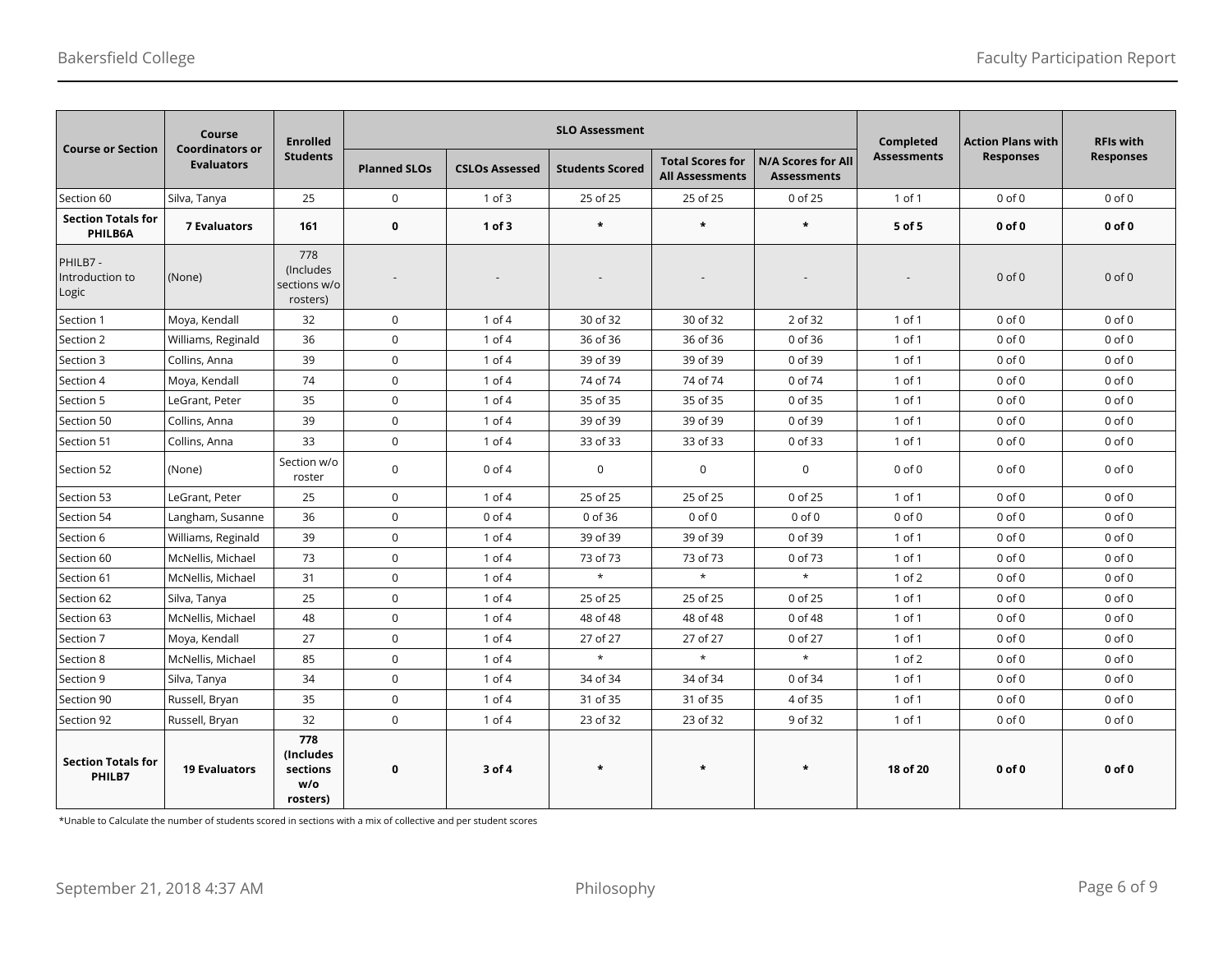| <b>Course or Section</b>                                     | Course<br><b>Coordinators or</b> | <b>Enrolled</b>                                  |                          |                          | <b>SLO Assessment</b>  |                                                   | Completed                                       | <b>Action Plans with</b> | <b>RFIs with</b> |                  |
|--------------------------------------------------------------|----------------------------------|--------------------------------------------------|--------------------------|--------------------------|------------------------|---------------------------------------------------|-------------------------------------------------|--------------------------|------------------|------------------|
|                                                              | <b>Evaluators</b>                | <b>Students</b>                                  | <b>Planned SLOs</b>      | <b>CSLOs Assessed</b>    | <b>Students Scored</b> | <b>Total Scores for</b><br><b>All Assessments</b> | <b>N/A Scores for All</b><br><b>Assessments</b> | <b>Assessments</b>       | <b>Responses</b> | <b>Responses</b> |
| PHILB9 - Critical<br>Thinking and<br>Advanced<br>Composition | (None)                           | 133<br>(Includes<br>sections w/o<br>rosters)     | $\overline{\phantom{a}}$ | $\overline{\phantom{a}}$ |                        |                                                   |                                                 | ٠                        | $0$ of $0$       | $0$ of $0$       |
| Section 04                                                   | (None)                           | Section w/o<br>roster                            | $\mathbf 0$              | $0$ of $6$               | $\mathbf 0$            | $\mathbf 0$                                       | $\mathbf 0$                                     | $0$ of $0$               | $0$ of $0$       | $0$ of $0$       |
| Section 1                                                    | Moya, Kendall                    | 17                                               | $\mathbf 0$              | $1$ of $6$               | 17 of 17               | 17 of 17                                          | 0 of 17                                         | 1 of 1                   | $0$ of $0$       | $0$ of $0$       |
| Section 2                                                    | Collins, Anna                    | 19                                               | $\mathbf 0$              | $1$ of $6$               | 19 of 19               | 19 of 19                                          | 0 of 19                                         | 1 of 1                   | $0$ of $0$       | $0$ of $0$       |
| Section 3                                                    | Moya, Kendall                    | 19                                               | $\mathbf 0$              | $1$ of $6$               | 19 of 19               | 19 of 19                                          | 0 of 19                                         | $1$ of $1$               | $0$ of $0$       | $0$ of $0$       |
| Section 5                                                    | Williams, Reginald               | 15                                               | $\mathbf 0$              | $1$ of $6$               | 15 of 15               | 15 of 15                                          | 0 of 15                                         | 1 of 1                   | $0$ of $0$       | $0$ of $0$       |
| Section 6                                                    | Russell, Bryan                   | 19                                               | $\mathbf 0$              | $1$ of $6$               | 16 of 19               | 16 of 19                                          | 3 of 19                                         | 1 of 1                   | $0$ of $0$       | $0$ of $0$       |
| Section 60                                                   | Silva, Tanya                     | 21                                               | $\mathbf 0$              | $1$ of $6$               | 21 of 21               | 21 of 21                                          | 0 of 21                                         | 1 of 1                   | $0$ of $0$       | $0$ of $0$       |
| Section 61                                                   | Silva, Tanya                     | 23                                               | $\mathbf 0$              | $1$ of $6$               | 23 of 23               | 23 of 23                                          | 0 of 23                                         | 1 of 1                   | $0$ of $0$       | $0$ of $0$       |
| <b>Section Totals for</b><br>PHILB9                          | <b>7 Evaluators</b>              | 133<br>(Includes)<br>sections<br>w/o<br>rosters) | $\mathbf 0$              | $2$ of 6                 | $\star$                | $\star$                                           | $\star$                                         | 7 of 7                   | $0$ of $0$       | $0$ of $0$       |

\*Unable to Calculate the number of students scored in sections with a mix of collective and per student scores

# **Summer 2018**

# **Department Participation**

| Organization | <b>Coordinators</b> | <b>Enrolled</b><br><b>Students</b>           | <b>Department Level Action Plans with Responses</b> | <b>Department Level RFI with Responses</b> |
|--------------|---------------------|----------------------------------------------|-----------------------------------------------------|--------------------------------------------|
| Philosophy   | Michael McNellis    | 346<br>(Includes<br>sections w/o<br>rosters) | $0$ of $0$                                          | $0$ of $0$                                 |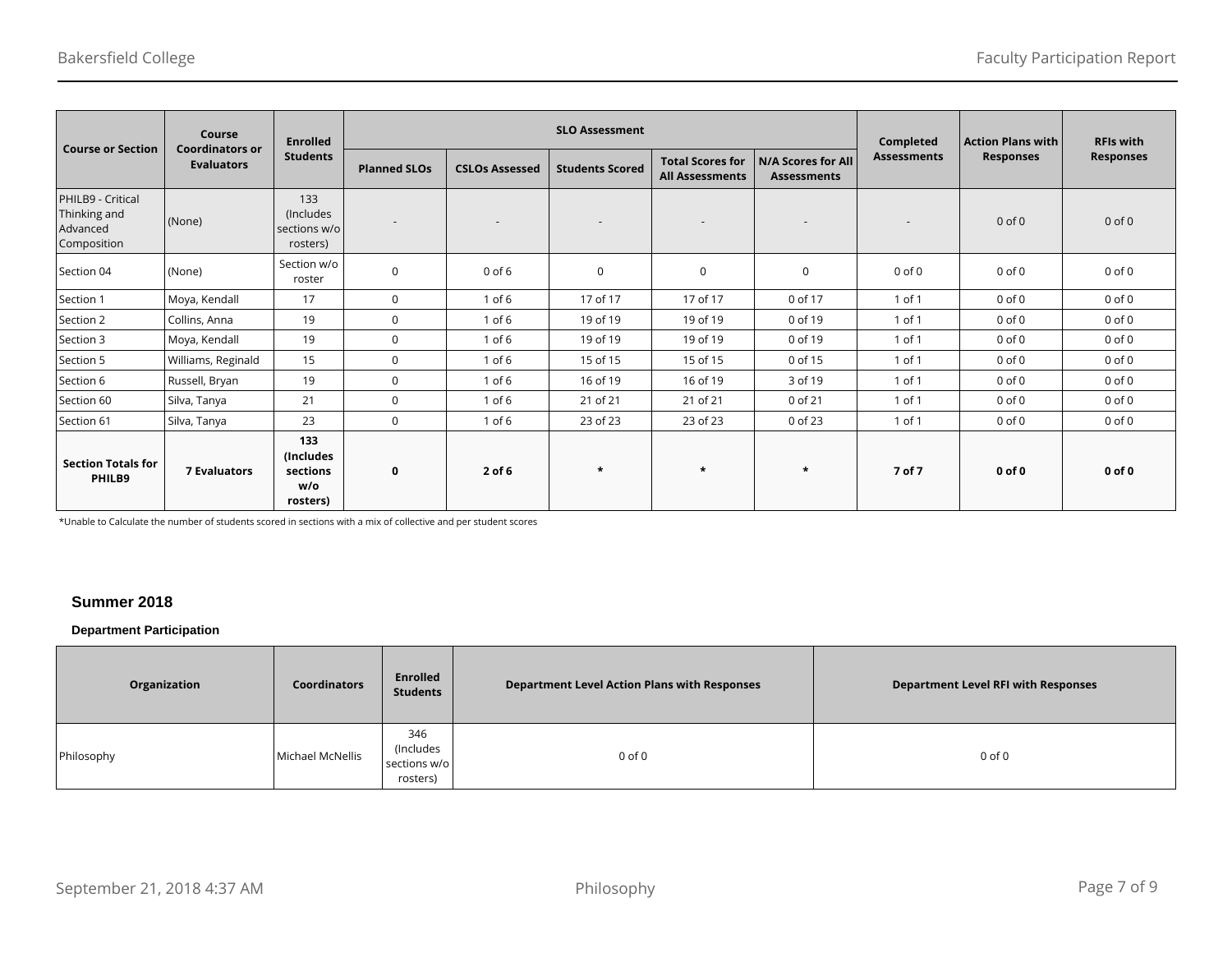# **Course and Section Participation**

| <b>Course or Section</b>                                   | Course<br><b>Enrolled</b><br><b>Coordinators or</b><br><b>Students</b> |                                                |                          | <b>SLO Assessment</b>    |                        |                                                   | Completed                                | <b>Action Plans with</b> | <b>RFIs with</b> |                  |
|------------------------------------------------------------|------------------------------------------------------------------------|------------------------------------------------|--------------------------|--------------------------|------------------------|---------------------------------------------------|------------------------------------------|--------------------------|------------------|------------------|
|                                                            | <b>Evaluators</b>                                                      |                                                | <b>Planned SLOs</b>      | <b>CSLOs Assessed</b>    | <b>Students Scored</b> | <b>Total Scores for</b><br><b>All Assessments</b> | N/A Scores for All<br><b>Assessments</b> | <b>Assessments</b>       | <b>Responses</b> | <b>Responses</b> |
| Philosophy                                                 |                                                                        |                                                |                          |                          |                        |                                                   |                                          |                          |                  |                  |
| PHILB10 -<br>Introduction to<br><b>Ethics</b>              | (None)                                                                 | 19                                             | $\overline{\phantom{a}}$ |                          |                        | $\overline{\phantom{a}}$                          |                                          |                          | $0$ of $0$       | $0$ of $0$       |
| Section 1                                                  | LeGrant, Peter                                                         | 19                                             | $\mathbf 0$              | $0$ of $3$               | 0 of 19                | $0$ of $0$                                        | $0$ of $0$                               | $0$ of $0$               | $0$ of $0$       | $0$ of $0$       |
| <b>Section Totals for</b><br>PHILB10                       | <b>1 Evaluator</b>                                                     | 19                                             | $\mathbf 0$              | $0$ of $3$               | 0 of 19                | $0$ of $0$                                        | $0$ of $0$                               | $0$ of $0$               | $0$ of $0$       | $0$ of $0$       |
| PHILB12 - Ethics of<br>Living and Dying                    | (None)                                                                 | 56                                             | $\overline{\phantom{a}}$ | $\overline{\phantom{a}}$ |                        | $\sim$                                            | $\sim$                                   | $\sim$                   | $0$ of $0$       | $0$ of $0$       |
| Section 1                                                  | Lanier, Jacob                                                          | 26                                             | $\mathsf 0$              | $0$ of $3$               | 0 of 26                | $0$ of $0$                                        | $0$ of $0$                               | $0$ of $0$               | $0$ of $0$       | $0$ of $0$       |
| Section 2                                                  | Williams, Reginald                                                     | 30                                             | $\mathsf 0$              | $0$ of $3$               | 0 of 30                | $0$ of $0$                                        | $0$ of $0$                               | $0$ of $0$               | $0$ of $0$       | $0$ of $0$       |
| <b>Section Totals for</b><br>PHILB12                       | 2 Evaluators                                                           | 56                                             | $\mathbf 0$              | $0$ of $3$               | 0 of 56                | $0$ of $0$                                        | $0$ of $0$                               | $0$ of $0$               | $0$ of $0$       | $0$ of $0$       |
| PHILB18 - History of<br>Ancient Philosophy                 | (None)                                                                 | $\mathbf 0$                                    | $\sim$                   | $\overline{\phantom{a}}$ |                        | $\overline{\phantom{a}}$                          | $\sim$                                   | $\overline{a}$           | $0$ of $0$       | $0$ of $0$       |
| PHILB19 - History of<br>Modern Philosophy                  | (None)                                                                 | $\mathbf 0$                                    | $\sim$                   |                          |                        | $\sim$                                            |                                          |                          | $0$ of $0$       | $0$ of $0$       |
| PHILB37 -<br>Introduction to the<br><b>World Religions</b> | (None)                                                                 | $\mathbf 0$                                    |                          |                          |                        |                                                   |                                          |                          | $0$ of $0$       | $0$ of $0$       |
| PHILB6A -<br>Introduction to<br>Philosophy                 | (None)                                                                 | 17 (Includes<br>sections w/o<br>rosters)       | $\overline{\phantom{a}}$ |                          |                        | $\overline{\phantom{a}}$                          |                                          |                          | $0$ of $0$       | $0$ of $0$       |
| Section 02                                                 | (None)                                                                 | Section w/o<br>roster                          | $\mathbf 0$              | $0$ of $3$               | $\mathbf 0$            | $\mathsf 0$                                       | 0                                        | $0$ of $0$               | $0$ of $0$       | $0$ of $0$       |
| Section 3                                                  | Williams, Reginald                                                     | 17                                             | $\mathbf 0$              | $0$ of $3$               | 0 of 17                | $0$ of $0$                                        | $0$ of $0$                               | $0$ of $0$               | $0$ of $0$       | $0$ of $0$       |
| <b>Section Totals for</b><br>PHILB6A                       | 1 Evaluator                                                            | 17<br>(Includes<br>sections<br>W/O<br>rosters) | $\mathbf 0$              | $0$ of $3$               | 0                      | $\mathbf 0$                                       | 0                                        | $0$ of $0$               | $0$ of $0$       | $0$ of $0$       |
| PHILB7-<br>Introduction to<br>Logic                        | (None)                                                                 | 217                                            |                          |                          |                        |                                                   |                                          |                          | $0$ of $0$       | $0$ of $0$       |